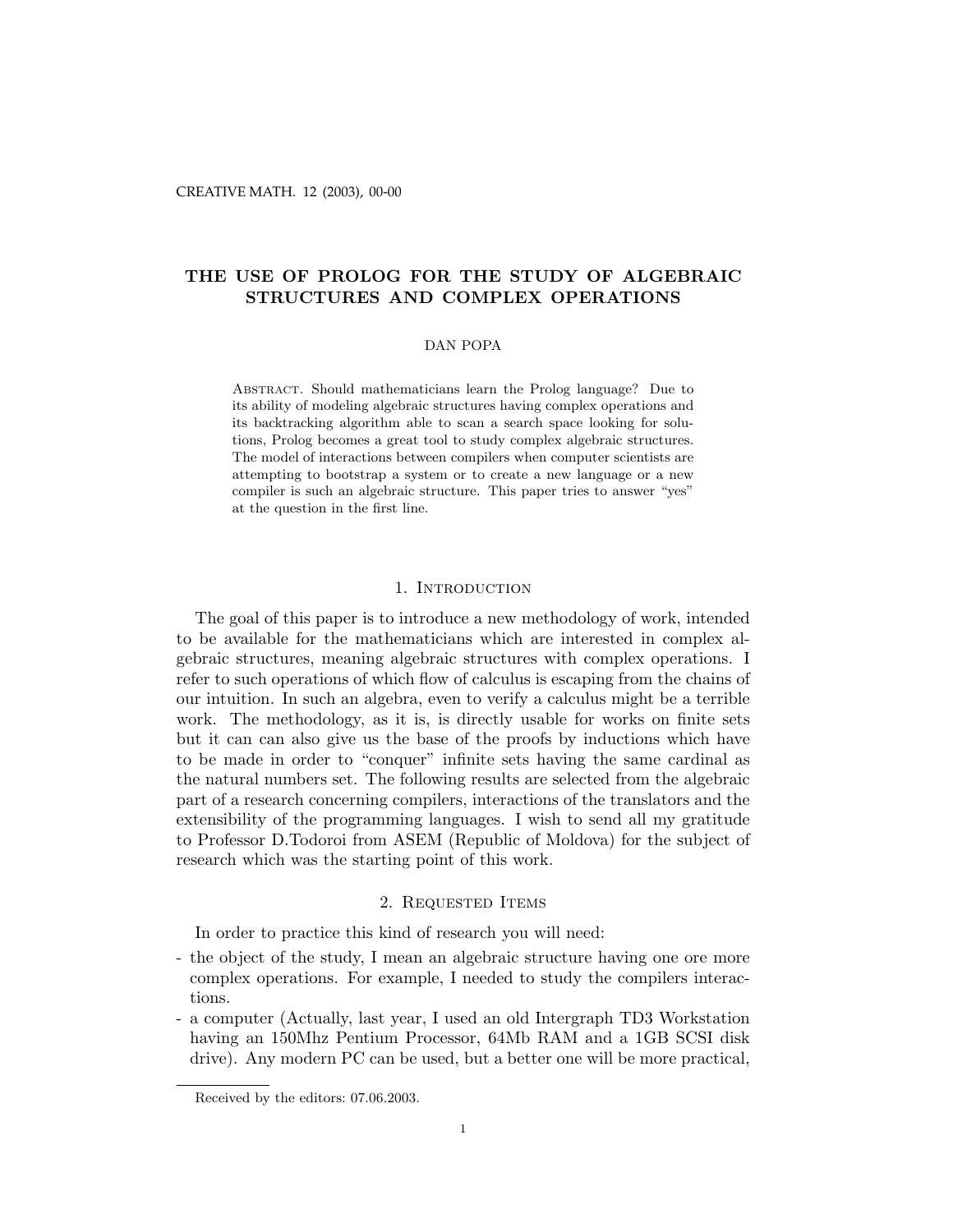because of the increased speed. It will make symbolic calculation instead of you.

- a Prolog Interpreter or a Prolog Compiler. I used Turbo Prolog 2.0 produced years ago by Borland. Any other implementation of the Prolog Language may be used, but the syntax of an other Prolog dialect may be just a bit different.
- a manual of the Prolog language. From it you will be able to learn how can you translate an algebraic operation as a Prolog clause. Some particularity aspects concerning the version of the Prolog language you are planning to use can be find in such a manual. You may or you may not need it. The translation of algebraic operations as Prolog clauses looks very natural to me.
- a result obtained by calculations in that algebra it will be the goal, the thing to be proved.
- an example of an algebraic operation translated in Prolog. This paper contains such an example. Let's see it:

#### 3. Algebraic operations studied in this paper

Two different interactions of compilers had been studied. Both of them can produce a compiler by combining somehow a pair of other compilers. The algebraic operations were called "/" respectively "o". In this study a compiler is written as an implication  $L_i \rightarrow L_i(L_k)$ . Practically, for the algebraist, it consists in an ordered set of three values  $(i, j, k)$  which means, in fact, an ordered set of three languages,  $(L_i, L_j, L_k)$  selected from a large, indexed set or an indexed hierarchy of extensible languages. Semantically speaking, the ordered set  $(L_i, L_j, L_k)$  represents a translator from the  $L_i$  language to the  $L_j$ language written in the  $L_k$  language. The translator is a program, so it had been written in a language, too.

From the point of view of a mathematician, we have the definitions:

$$
L_i-> L_j(L_k) / L_j->L_m(L_k) => L_i => L_m(L_k)
$$
  

$$
L_i-> L_j(L_k) \circ L_k->L_m(L_n) => L_i->L_j(L_m)
$$

where the " $\Rightarrow$ " sign shoul be read as "equal by definition" or "from that composition we get..." (Let's remark that somebody which is familiar with the compilers interactions will recognize the first operation as the cascaded link of two compilers and the second as the compilation of one compiler with an other.)

## 4. How can algebraic operations be translated in Prolog?

Let's take an example. The second operation, noted as "◦" is defined as  $L_i$ −> $L_j(L_k)$  ∘  $L_k$ −> $L_m(L_n)$  => $L_i$ −> $L_j(L_m)$ . In fact it means that  $X \rightarrow Y(Z) \circ Z \rightarrow T(M) \Rightarrow X \rightarrow Y(T)$  for every set of for languages  $X, Y, Z, T$ . Using Prolog, the implication can be written as a clause of a predicate. As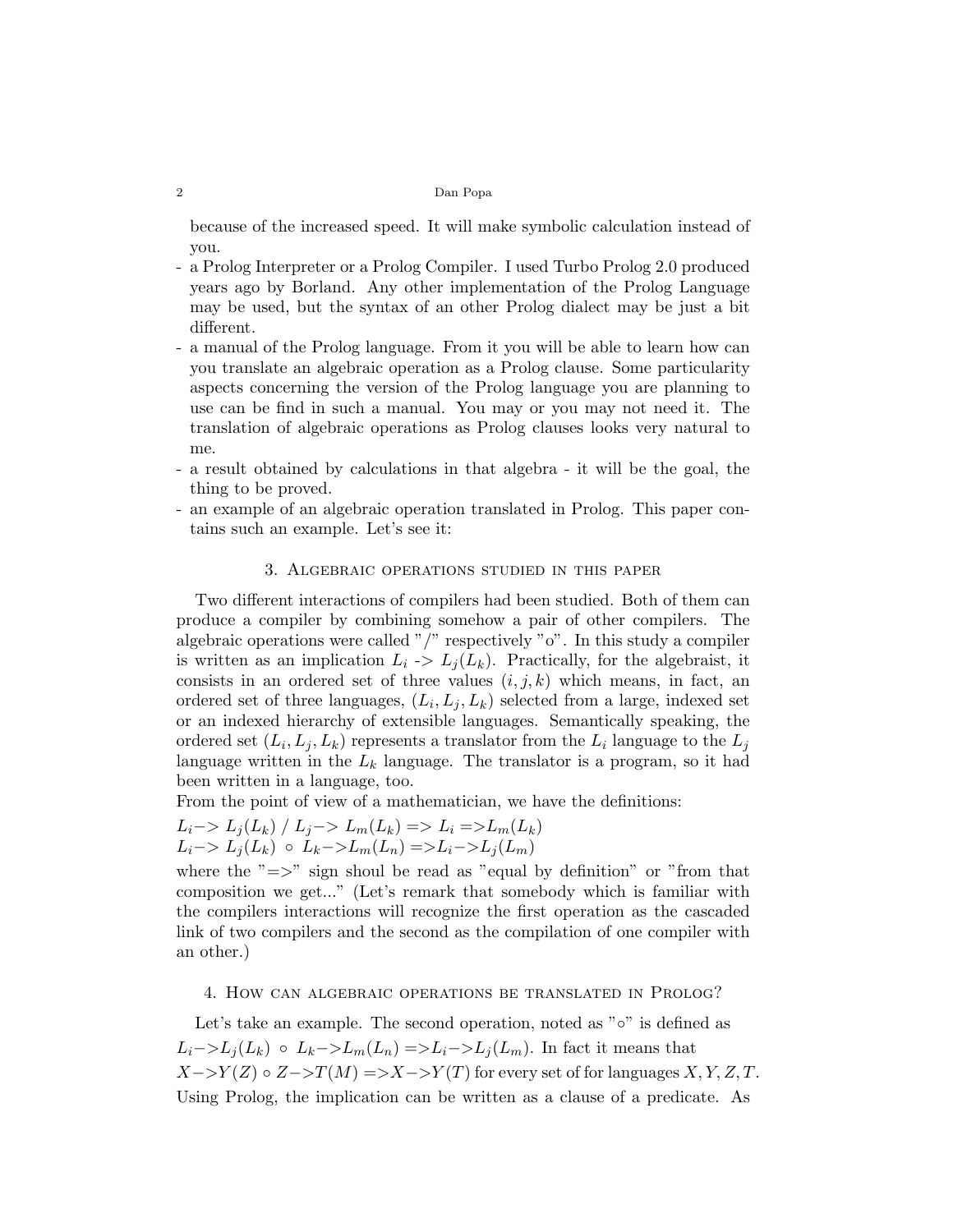name for the predicate I have used "compile". An other predicate, "existaL" is expressing the fact that a language L is available in the modeled universe. When using a hierarchy of languages, "existaL" means "L belongs to the set of languages of the hierarchy". Practically it is used by Prolog as a "come back and try again" point for the backtracking algorithm of the Prolog interpreter. Let's see how the rule was translated as sample of code:

compile $(X, Y, T)$  if existal $L(X)$ ,  $existaL(Y),$  $existaL(Z),$  $existal(T),$ existaL(M),  $compile(X,Y,Z),$  $compile(Z,T,M)$ .

Let's remark the fact that both operands become predicates in the clause (last two lines) and the conclusion is written as the head of the clause, followed by "if" which can be seen as a translation of " $\Rightarrow$ ".

# 5. What kind of problems can be solved by a program?

Depending of the goal of the Prolog program, the Prolog interpretor or the machine code generated by the Prolog Compiler, when running, will try to discover the chains of clauses which stars from the hypothesis (the existed language and algebraic values) and lead to the desired conclusion. The conclusion itself may have variables as arguments. In this case, the resulted output will contain the list of all substitutions which can make the goal true, in that world created by hypothesis.

In fact, during our research, the Prolog programs which have been written was able to answer questions like this:

- How could the author of an other proof have reached a specific result? What calculus leads to his or her conclusion ?
- Can we get a specific value as a result of a calculus, which such algebraic operations and in specific hypothesis?
- If a new operation (or operator) is introduced in the problem's universe, can we get now a specific result, involving all the operations?
- Did an other sequence of operations leading to the same value exist ? How the list of all possible sequences looks like?
- Being given a specific theorem involving calculations in such a structure, is this theorem valid for a set of finite cases? (Let's remark that missing of solution in only one case may make the generalized theorem false. But, for a mathematician, to build an example of failure for a supposed valid theorem may sometimes be difficult).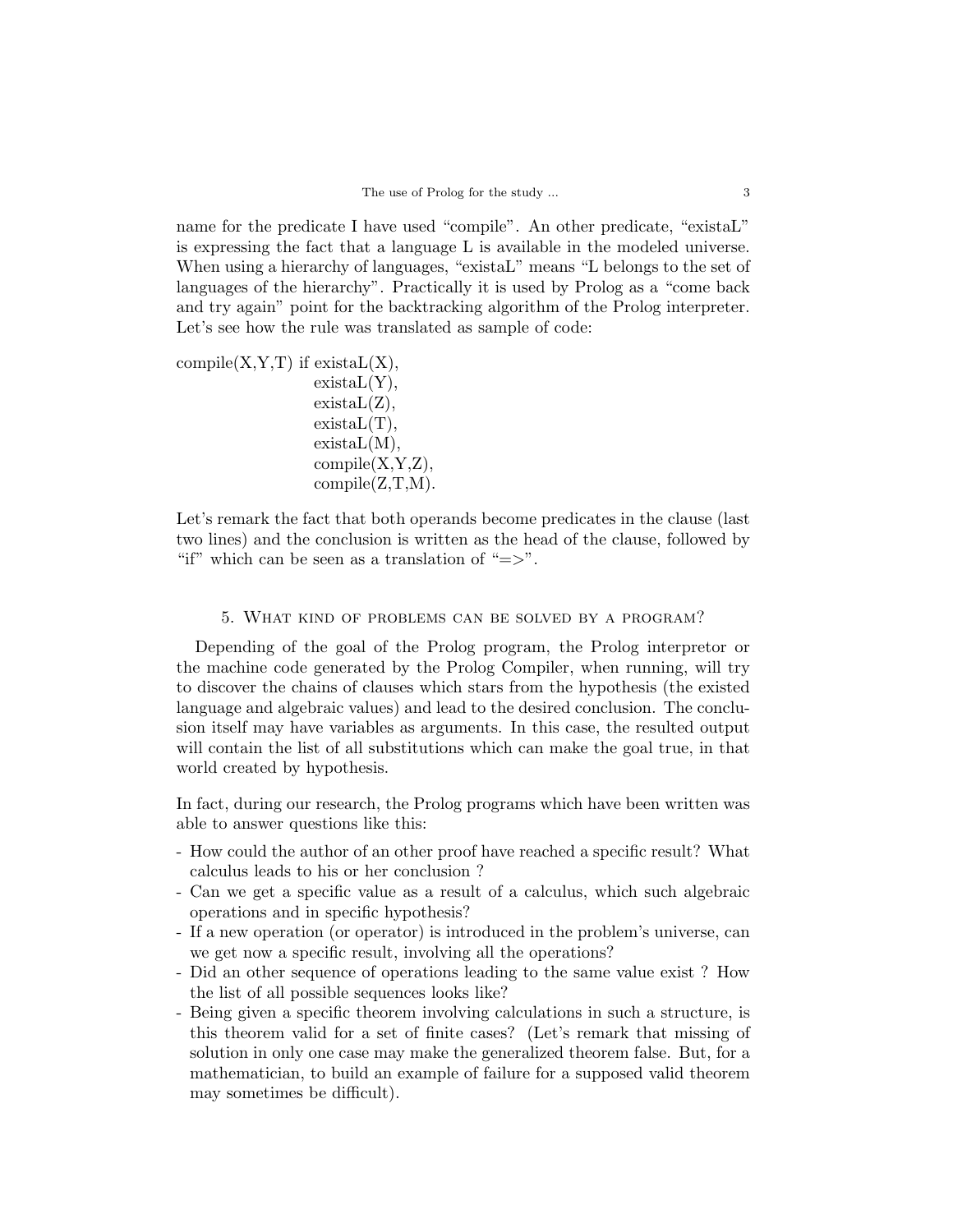### 6. Tips and tricks

The chains of rules like: A if B, B if A, .... A if B ... should be avoided. For example, we are able to do this by defining an order for the arguments of the predicates (not for the studied algebraic structure). Let's take an example.

When using a hierarchy of languages, the new developed compilers for the new extended languages of the hierarchy will be placed on the upper levels. We will be able to write clauses with inequalities, like this one:

compile $(X, Y, T)$  if existal $L(X)$ ,

 $existaL(Y),$  $existaL(Z),$  $existal(T),$  $existaL(M), X > Y, Z > T,$  $compile(X,Y,Z),$  $compile(Z,T,M)$ .

In such case, the language will be represented by their numbers in the hierarchy, as arguments. And the inequalities will prevent the cyclic reasoning. In fact more other constrains can be introduced in the Prolog clauses, in order to reduce the search space and to avoid cyclic reasoning. For example, during our research we had noticed that the second compiler should run on a real machine. It means that Lm is placed in the  $M = -1$  position of the hierarchy.

compile $(X, Y, T)$  if exista $L(X)$ ,

The clause were consequentially rewritten:

 $existaL(Y),$  $existaL(Z),$  $existal(T),$  $X > Y, Z > T$  $compile(X,Y,Z),$  $compile(Z,T, -1),$ write<br>("L", X , "-> L" , Y , "( written in L", Z, ") "), write("L", Z, " $>$  L", T, "(written in L-1)"), write(" by translating the compiler  $\Rightarrow$ "), write("L", X, " $>$  L", Y, " ( written in L", T, ")"), readln $(\_)$ .

Notice the presence of the I/O predicates "write" and "readln". Their side effects are similar with the effects of the same words of Pascal like languages. When the program is running, an output will be displayed and a key should be pressed in order to continue.

Running such a program...

When a program like above is running, all the sequences of algebraic operations will be displayed. The successful search message which began by "Solution..."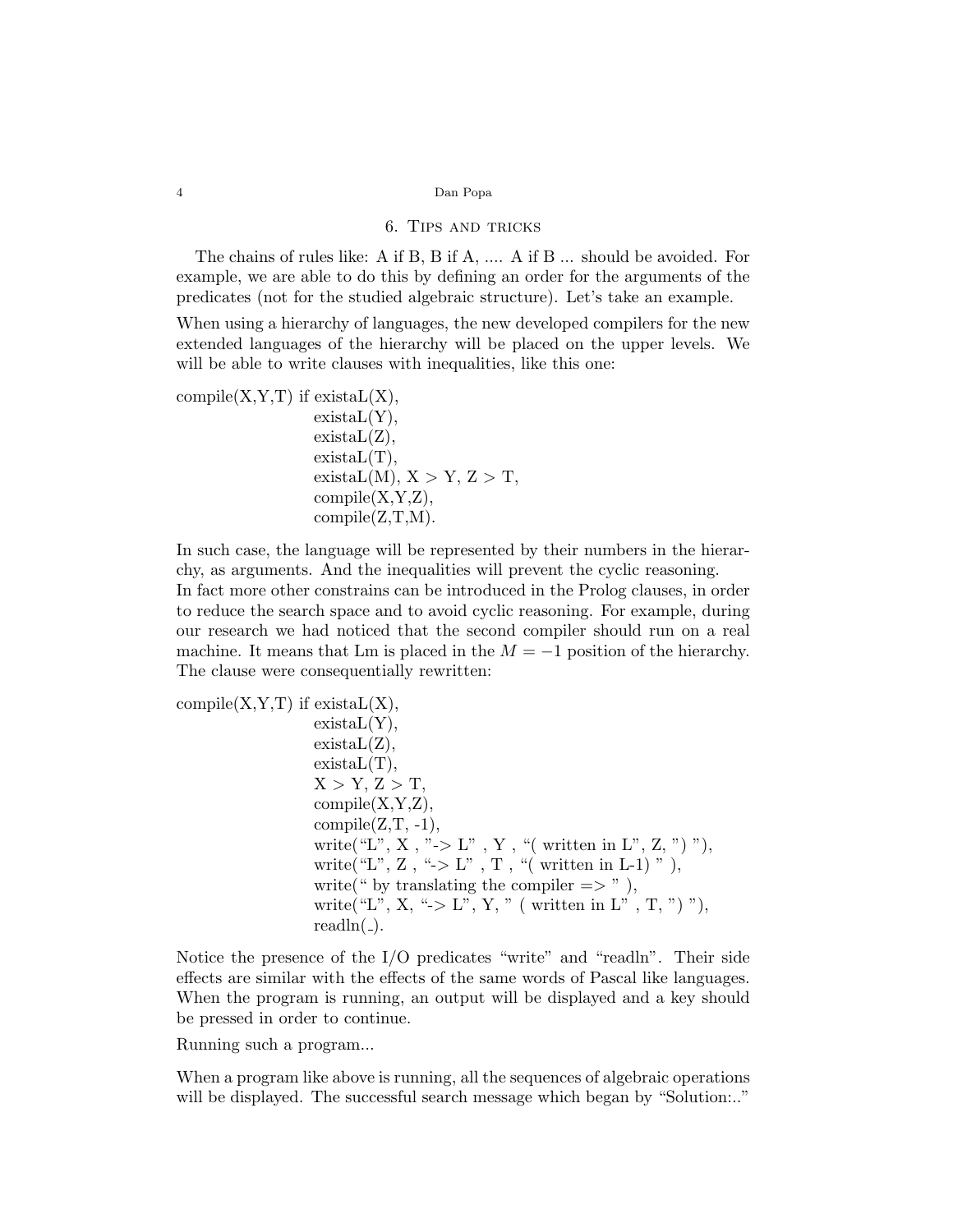is displayed by a "write" predicate included by the "goal" of the Prolog program.

The final output gave to me by the computer was the following, where a solution consists in a chain of operations.

```
L_1->L_0 (written in L_0) L_0->L-1(written in L-1) translating the compiler
\Rightarrow L_1 \Rightarrow L_0 (written in L-1)
Solution: L_1->L_0 (written in L-1)
L_1->L_0 (written in L_0) L_0->L-1 (written in L-1) translating the compiler
=L_1-1/L_0 (written in L-1)
L_2−>L_0 (written in L_1) L_1 -> L_0 (written in L-1) translating the compiler
\Rightarrow L_2-> L_0 (written in L_0)
L_2->L_0 (written in L_0) L_0->L-1 (written in L-1) translating the compiler
=>L_2->L_0 (written in L-1)
Solution: L_2->L_0 (written in L-1)
L_1->L<sub>0</sub> (written in L<sub>0</sub>) L_0->L-1 (written in L-1) translating the compiler
=L_1-1<sub>0</sub> (written in L-1)
L_2->L_0 (written in L_1) L1-> L_0 (written in L-1) translating the compiler
=>L_2->L_0 (written in L_0)
L_2->L<sub>0</sub> (written in L<sub>0</sub>) L<sub>0</sub>-> L-1 (written in L-1) translating the compiler
=>L_2->L_0 (written in L-1)
L_3->L_0 (written in L_2) L_2-> L_0 (written in L-1) translating the compiler
=>L_3->L_0 (written in L_0)
L_3->L_0 (written in L_0) L_0-> L-1 (written in L-1) translating the compiler
=>L_3->L_0 (written in L-1)
Solution: L_3->L_0 (written in L-1)
...
```
You may see how the computer proving the fact that values like  $L_n$  –>  $L_0$  $(L-1)$ , where n is 1,2,3, may be obtained in our hypothesis, i.e. by combining the given translators. In fact it has just rebuild the calculus from a given theorem. In this case there is a lemma from the paper of Diana Micusa, called the ND Lemma or LD Lemma (depending of the language in which the paper is written). In fact the proof should be completed by human mind, because the computer can only verify a finite number of cases. The step of going from n to  $n + 1$  has to be made by the mathematician himself /herself, with the help of this examples. This is an easier task, because the computer may give us any examples we wish.

Warning: The search space usually grows up exponentially with the dimension of the looked for calculus. In our study, the value 12 of  $n$  is needed a bit more than an hour.

Remark: Using the computer we are thrown from an extreme to an other. At the start point we do not now how to combine the values, using operations to perform calculation and get the result but, after the use of the computer, we can get more examples than we need!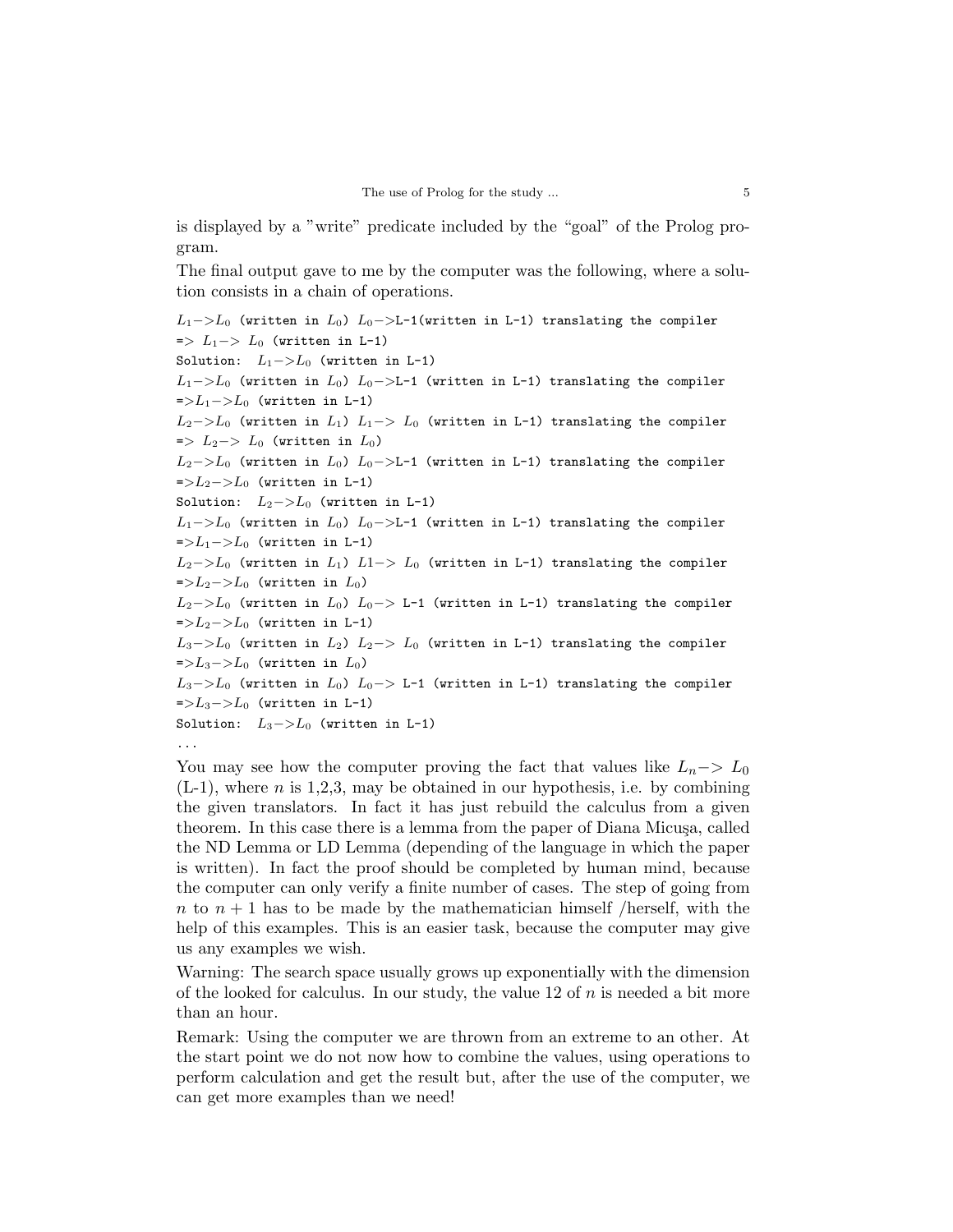```
A complete program
```
We have picked one example (the 17<sup>th</sup>), from our research. Here it is:

```
domains
predicates
   existaL(integer)
   compile(integer,integer,integer)
   compile2(integer,integer,integer)
   rulez(integer)
clauses
   existaL(-1).
   existaL(0).
   existaL(1).
   existaL(2).
   existaL(3).
   existaL(4).
   existaL(5).
   existaL(6).
   existaL(7).
   existaL(8).
   existaL(9).
   existaL(10).
   existaL(11).
   existaL(12).
   rulez(-1).
   rulez(X) if compile2(X,-1,-1),
                  write("Programs written in L can run", X),
                  readln( ).
compile(0,-1,-1).
compile(X,0,Y) if existaL(X),
                  existaL(Y),Y>=0,
                  Y=X-1.
compile(X,Y,T) if existaL(X),
                  existaL(Y),
                  existaL(Z),
                   existaL(T),
                  X>Y,
                  Z>T,
compile(X,Y,Z) ,
compile(Z,T,-1),
                  write("L", X, "-> L", Y, " (written in L", Z, ") "),
                 write("L", Z, "-> L", T, " (written in L-1) "),
                 write(" translating the compiler \Rightarrow" ),
                 write("L", X, "\rightarrow L", Y, "( written in L", T, ")"),
```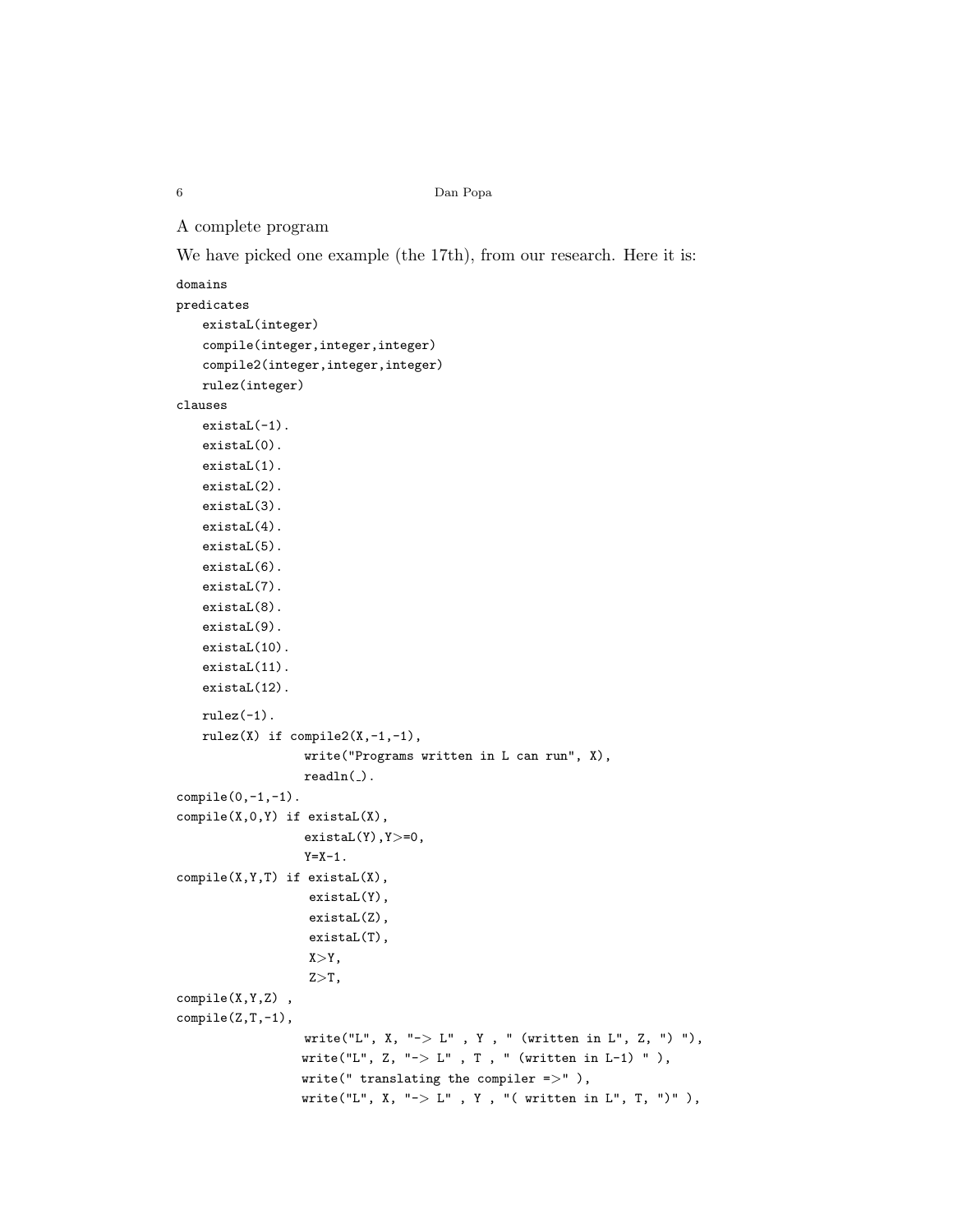```
readln(.).
compile2(0,-1,-1).
compile2(X,0,Y) if existaL(X),
                    existaL(Y),
                    Y>=0,
                    Y = X - 1.
compile2(X,Y,T) if existaL(X),
                    existaL(Y),
                    existaL(Z),
                    existaL(T),
                    X>Y,
                    Z>T,
                    compile2(X,Y,Z) ,
                    compile2(Z,T,-1),
                    readln(.).
goal
compile(X,0,-1),
write(" Solution: L", X, "\rightarrow L0","(written in L-1)"), readln(_), fail
```
Let's remark the "goal" finished by the special predicate "fail" which forces the Prolog system to begin backtracking, searching for an other solution.

## 7. Conclusion

The research of complex algebraic structures was enriched with an unexpected tool: the Prolog language. To study such structures, especially to check calculus and to search for solutions may be made faster using a computer. A part of the results of our research (the methodology shown here being excluded) was presented as a paper called "Results concerning interactions between compilers and interpreters" in section 14, "Cybernetics and IT Technologies" of the "International Meeting of Young Researchers", 18-19 of April 2003 in Chisinău, Republic of Moldova.

Acknowledgment. Due to professor Henz Martin and his course CS3212 from the School of Computers in Singapore, available as Web resource, I could freely access a better made set of informations concerning J. Earley's theory and notations. Thank you very much!

# **REFERENCES**

- [1] Earley J., Howard S., A Formalism for Translator Interactions, Communications of the ACM, Volume 13, Number 10, October 1970, p.607-617.
- [2] Martin H., CS3212, School of Computers, Singapore, WWW resources.